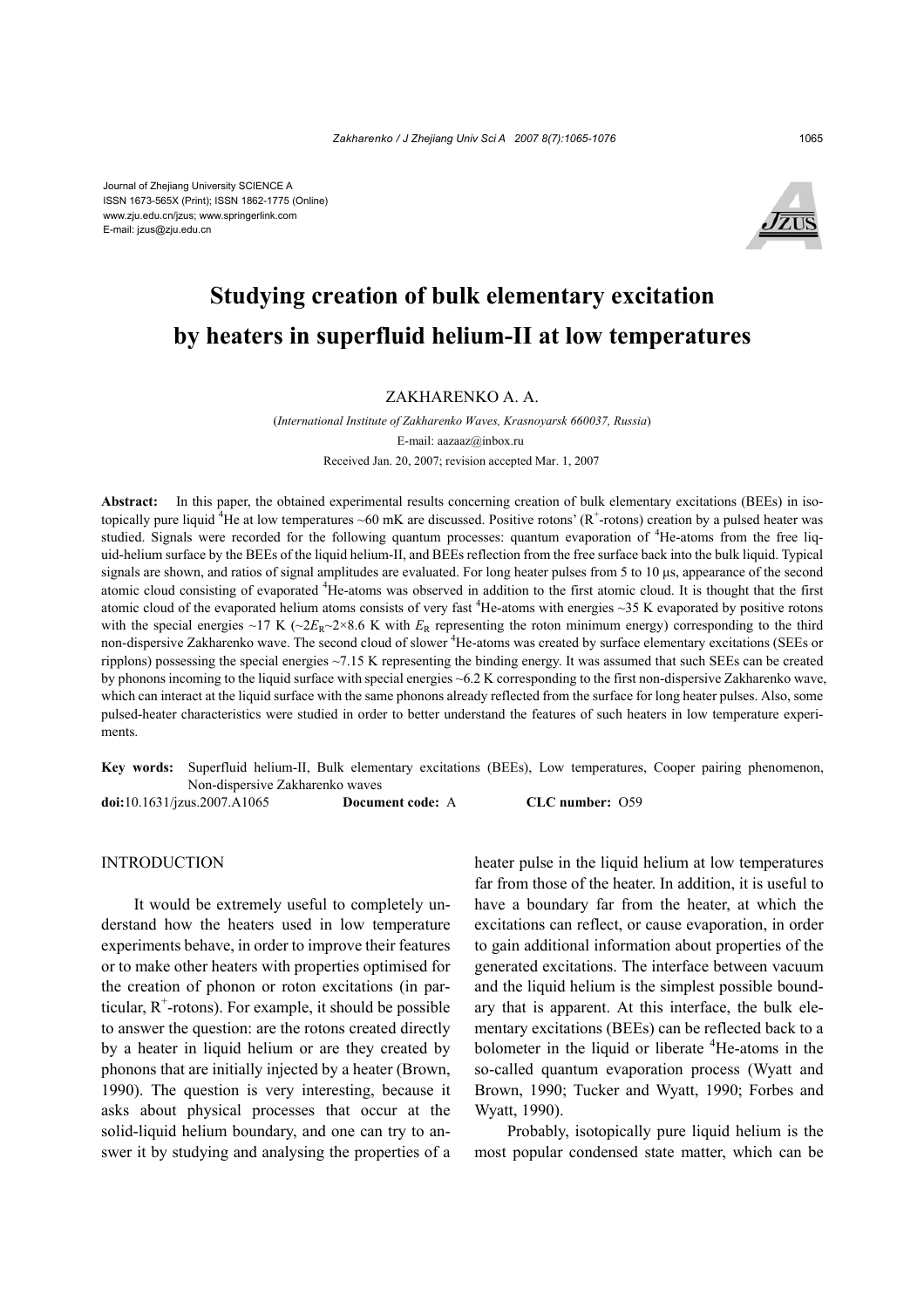readily liquefied and purified on the earth compared with the other condensed matter such as solids, growth of which still requires microgravity conditions in order to have very pure materials. It is preferable to study liquid regarding the superfluidity phenomenon, which is in many ways akin to the superconductivity phenomenon (Landau, 1941) in some suitable solids. It is obvious that the liquid helium-II is an isotropic material, because the propagating velocity does not depend on propagation direction in contrast to crystals, which are interesting for their superconductivity including high temperature superconductivity. However, BEEs in the liquid travel ballistically that could show difference in propagating velocity for BEEs travelling for a very long distance. This can be avoided in microgravity experiments. It is noted that there is no sure experimental evidence of significant change in the propagating velocity of the BEEs in liquid helium in experiments done under Earth conditions. It is well-known that the propagating velocity in liquid helium-II cannot be higher than ~250 m/s. However, liquid helium-II represents a complex liquid, for which several theories already exist. The next section briefly reviews existing theories.

# SHORT REVIEW OF EXISTING THEORIES

There is much theoretical study of the quantum effects in liquid helium-II, such as quantum evaporation and quantum condensation. It is thought that the most successful theoretical description of the phonon-roton energy branches of liquid helium-II was represented by Dalfovo *et al*.(1995b) based on the density-functional theory (DFT). However, even this theory (Dalfovo *et al*., 1995b) representing an improvement of the other theories discussed by Dalfovo *et al*.(1995b) does not take into account the backflow effects, and there is significant discrepancy between theory and experiments in the positive roton branch of the BEEs energy spectra. Also, it was generally noted by Dalfovo *et al*.(1995b) that theories and experiments have no satisfactory overlap yet. Dalfovo *et al*. (1995a) represents also one attempt to better understand roton participation in the quantum evaporation. Also, discussions concerning the role of quantum effects, as well as about the theory of classical orbits, can be found in (Dalfovo *et al*., 1995a) together with additional references for the subject. It is interesting that the theory of classical orbits predicts no evaporation from rotons with energies smaller than the maxon energy  $(\sim 13.85 \text{ K})$ , because a barrier occurs at the vacuum-liquid interface. On the other hand, it is thought accounting for the role of the quantum effects that only phonons and rotons with energies greater than the maxon energy can give rise to evaporation. Both are contradictory to each other and represent forbidding theories, which forbid some BEEs to propagate or to evaporate. Dalfovo *et al*.(1995a) give the first calculation of the evaporation rates using a many body approach accounting for several effects, such as both a description of the structure of the liquid surface (as well as the BEEs of the system) and a quantum description of the scattering processes involving elementary excitations at the surface, but excluding inelastic channels (multi-phonons and multi-ripplons). Dalfovo *et al*.(1995a) chose a slab greater than  $100\times10^{-10}$  m for their calculations, and the binding energy  $E_b \sim 7.15$  K was chosen by Wilks (1967) as the chemical potential. They treated liquid as a condensed matter consisting of free <sup>4</sup>He-atoms and also used holes and particles in their theory. Probably, such thick slab is suitable for investigations of any dispersive wave BEEs. However, it is already a well-known fact that some BEEs with special energies can propagate for very long macroscopic distances. In addition, neutron scattering experimental data showed that liquid helium-II consists of maxons and rotons as free quasi-particles existing near the maxon maximum and roton minimum, respectively, but not of free <sup>4</sup>He-atoms. Moreover, it is thought that the binding energy  $E_b \sim 7.15$  K relates to the evaporation by surface elementary excitations (SEEs) of liquid helium-II representing the single possibility, but not the evaporation by the BEEs, for which there are three binding energies (one in each energy branch, according to recent theory (Zakharenko, 2005a)). Indeed, the binding energy  $E_b \sim 7.15$  K is close to the ripplon-maxon energy (the SEEs chemical potential), but they represent different phenomena. Therefore, it is necessary to take both the maxon  $(-13.85 \text{ K})$  and roton (~8.6 K) energies as some hybridized chemico-nuclear potentials for such complex liquid. It is noted that liquid helium-II is also treated as a neutron liquid, because the roton mass at the roton minimum approaches the mass of a free neutron, and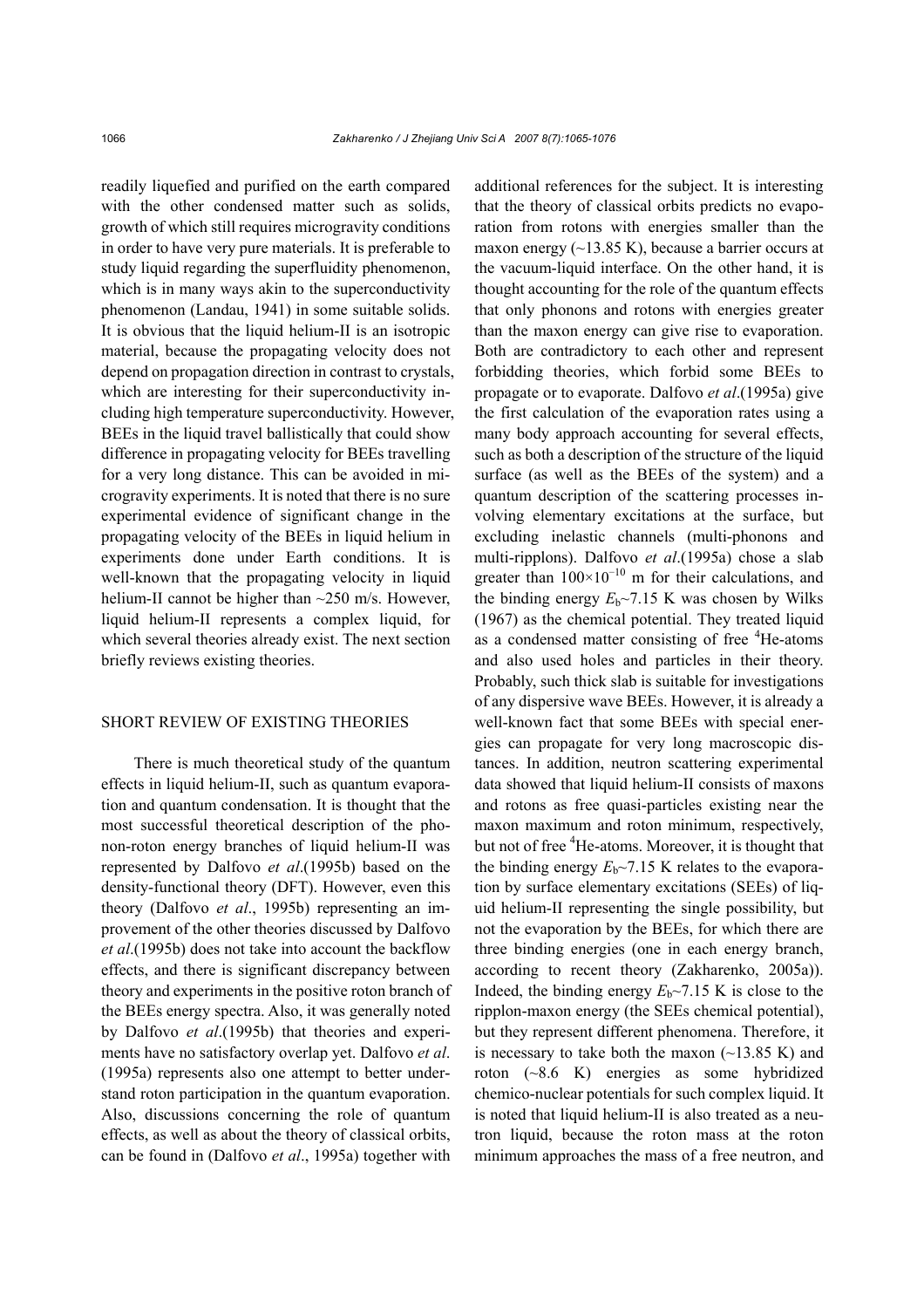the mass of a proton-electron pair and hence, the mass of a free hydrogen atom.

Recent phenomenological theory (Zakharenko, 2005a) is based on the phenomenon called the non-dispersive Zakharenko waves (Zakharenko, 2005b), as well as on the experimentally discovered phenomenon mentioned in (Lardat *et al*., 1971) in that there is an energy leak from one oscillation type into another at crossing points of two phase velocities corresponding to two different types of oscillations. The existence of the non-dispersive Zakharenko waves in the BEEs energy branches represents a solid argument for the problem of some BEEs propagation for very long macroscopic distances in the liquid helium-II at low temperatures. Indeed, it is a well-known fact in acoustics that non-dispersive waves can propagate for longer distances than dispersive waves in the same mode (energy branch). Therefore, the recent theory (Zakharenko, 2005a) does not forbid both dispersive and non-dispersive waves to exist in the liquid. The two possible types of dispersive waves,  $C_g > C_{ph}$  and  $C_g < C_{ph}$ , exist in each energy branch of the BEEs energy spectra, where  $C<sub>g</sub>$ and *C*ph are the BEEs group and phase velocities, respectively. Both dispersions occur in the BEEs phonon branch due to the measured "backflow effect" by Stirling (1983; 1985), in the BEEs negative roton branch due to existence of maxon with negative kinetic energy and roton with positive kinetic energy at the corresponding boundary of the branch and the possible roton backflow effect as a product of a complex hybridization of two quasi-particles, as well as in the BEEs positive roton branch due to the unique BEEs dispersion and the possible roton backflow effect. It is noted that the backflow effects are small ones giving significant rise in the system non-linearity. It is also noted that there is the dispersion  $V_g=2V_{ph}$  for a free <sup>4</sup>He-atom, where  $V_g$  and  $V_{ph}$  are the atom group and phase velocities, respectively. It is obvious that any free quasi-particle can be in both real and imaginary *k*-spaces (*k*=2π/*λ* is the wavenumber with *λ* being the wavelength) that was also discussed by Zakharenko (2005a), because their kinetic energy depends on the wavenumber *k* as  $E_k = \pm \hbar^2 (\pm i k)^2 / (2m)$ , where *ħ* and *m* are the Planck's constant and the quasi-particle mass, respectively, and  $i=(-1)^{1/2}$  is the imaginary unity. It is mentioned that the existence of the non-dispersive Zakharenko waves in both quantum and layered systems was lost that resulted in difficulties to correctly explain experimental data of both quantum evaporation and condensation effects. Zakharenko (2005a) discusses that the phenomenon of energy leak between different oscillations mentioned by Lardat *et al*.(1971) is associated with the binding energy that occurs in each BEEs energy branch, where  $V_{\text{ph}}=C_{\text{ph}}$ .

It was reported that quantum and layered systems have dispersion, namely dependence of the phase velocity *C*ph on both the wavenumber and the angular frequency. However, there is a possibility when dispersion relations show presence of non-dispersive Zakharenko waves, according to (Zakharenko, 2005a). For instance, this can occur for surface waves in layered systems consisting of a layer on a substrate, where parameters of both media can result in appearance of the non-dispersive Zakharenko waves in dispersion relations. It is well-known that in the superfluidity theory by Landau (1941), superfluid helium-II at low temperature below the critical temperature  $T_{\lambda}$  ~ 2.17 K is described as liquid with normal and superfluid parts. It is possible to assume that liquid helium-II as a complex system is somewhat the same as solid layered systems. Therefore, it is possible to say that dispersion relations for such complex system as liquid helium-II can have non-dispersive Zakharenko waves. Indeed, independence of the phase velocity *C*ph of the BEEs on the wavenumber *k* in the liquid energy spectra can be naturally shown by Eq.(1) for the dispersion  $C_{ph}(k)$ :

$$
\frac{\mathrm{d}C_{\mathrm{ph}}}{\mathrm{d}k} = 0,\tag{1}
$$

In addition to Eq. $(1)$ , Eq. $(2)$  should be also fulfilled for non-dispersive waves showing independence of the angular frequency *ω*:

$$
\frac{\mathrm{d}C_{\mathrm{ph}}}{\mathrm{d}\omega} = 0,\tag{2}
$$

It is obvious that Eqs.(1) and (2) are fulfilled as soon as one of them is true:

$$
\frac{dC_{\text{ph}}}{dk} = C_{\text{g}} \frac{dC_{\text{ph}}}{d\omega} = 0, \tag{3}
$$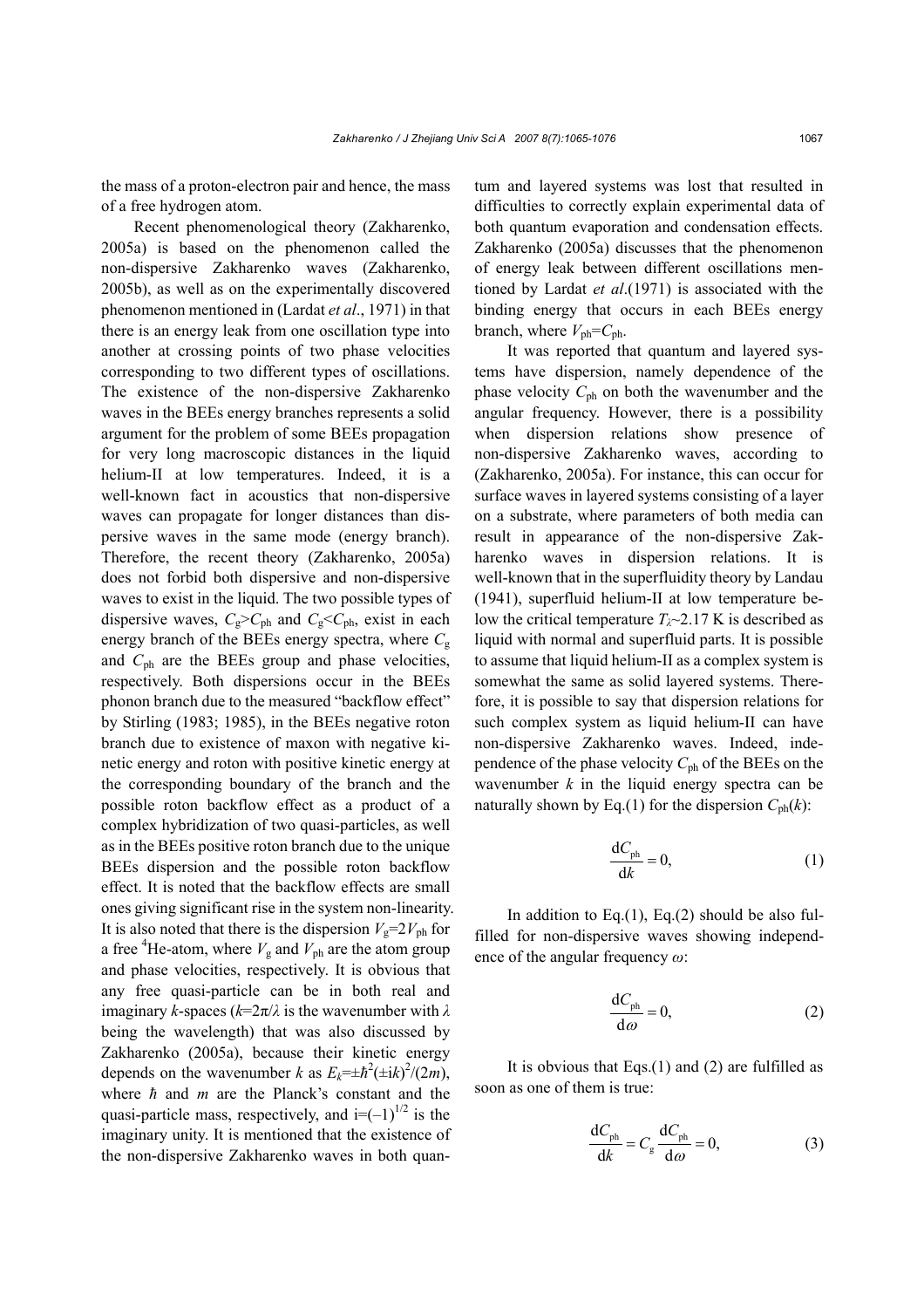It is noted that for layered systems  $C_g \neq 0$  and  $C_{ph} \neq 0$ . However, for quantum systems such as liquid helium-II there can be  $C_g = C_{ph} = 0$  ( $C_g = C_{ph} \rightarrow 0$ ), for example, for the Bose-Einstein condensation giving dispersive waves, because  $dC_{ph}/dk \neq 0$ . The non-dispersive Zakharenko waves are readily recognized in any dispersion relation representing the dependence  $C_{ph}(k)$ :

$$
\frac{\mathrm{d}C_{\mathrm{ph}}}{\mathrm{d}k} = \frac{1}{k}(C_{\mathrm{g}} - C_{\mathrm{ph}}). \tag{4}
$$

Eq.(4) shows that the non-dispersive Zakharenko waves correspond to extreme points of the dependence  $C_{ph}(k)$  with  $C_g = C_{ph}$ . The same is true for the second dependence  $C_{ph}(\omega)$  with  $C_g = C_{ph}$ .

$$
\frac{dC_{ph}}{d\omega} = \frac{C_{ph}}{\omega} \left( 1 - \frac{C_{ph}}{C_g} \right),
$$
 (5)

Zakharenko (2005a) shows that in each energy zone of the BEE energy spectra, namely in the phonon, positive and negative roton branches, one corresponding non-dispersive Zakharenko wave should exist, because in each energy branch there are two possible dispersions:  $C_g \leq C_{ph}$  and  $C_g \geq C_{ph}$ . It is noted that for a free quasi-particle, for example, for a free <sup>4</sup>He-atom propagating in vacuum, there is a constant relationship between the phase and group velocities:  $C_{\rm g}$ =2 $C_{\rm ph}$ .

The work by Wyatt and Brown (1990) concerns the quantum evaporation effect illuminating <sup>4</sup>He-atoms evaporation from the liquid surface by incoming BEEs created in the bulk liquid far from the surface. However, their explanations of the quantum evaporation effect, as well as of created incoming BEEs, are incorrect. In their works (Tucker and Wyatt, 1994a; 1994b; 1994c; 1994d; 1994e; Wyatt *et al*., 1989), they studied BEEs created by pulsed heaters in low temperature experiments. However, they did not state that the created propagating BEEs represent non-dispersive waves that can be found in recent alternative theory (Zakharenko, 2005a). Moreover, they concluded that the created propagating BEEs are so-called low-energy  $(1-2 K)$  and high-energy  $(-10 K)$ phonons in the BEEs phonon branch. However, it is impossible to have two non-dispersive Zakharenko

waves in the phonon branch, because the phonon backflow effect increases the phonon velocity, which becomes zero at the maxon maximum. Wyatt *et al*.'s explanations (including those of Dalfovo, Pitaevskii, Edwards, Inkson, *et al*.'s research groups that is collective error in low temperature Physics relating to the human factor) preclude existence of the first non-dispersive Zakharenko waves ( $C_g = C_{ph} \neq 0$ ) in the phonon branch due to the phonon backflow effect. The other thing is that they still use the Landau's critical velocity  $C_g = C_{ph}$  60 m/s in the positive roton branch. However, the third non-dispersive Zakharenko wave exists in the positive roton branch with  $C_{\rm g}$ = $C_{\rm ph}$  ~(190~200) m/s and energy (~17 K) that was shown and discussed by Zakharenko (2005a), where huge difference in explanations of such experiments was highlighted. It is noted that Landau's theory precludes BEEs existence with velocities less than the velocity ~60 m/s so the Landau's theory also relates to forbidding theories.

Wyatt and Brown (1990) noted that negative rotons cannot be created by such heater used in the experiments. In order to explain their experimental results on atom evaporation by BEEs, they also used the binding energy  $E_b \sim 7.15$  K by Wilks which is for SEEs, but not for BEEs. For BEEs there are three binding energies, one in each BEEs energy branch, that was discussed above. However, Brown and Wyatt applied  $E<sub>b</sub>$  (~7.15 K) for both BEEs phonon and roton branches to explain their experimental results concerning the quantum evaporations by BEEs. As the result, they have assumed the quantum evaporation process as one BEE phonon to one <sup>4</sup>He-atom process and that positive rotons with energy  $(\sim 2E_b \sim 14 \text{ K})$  can evaporate two helium atoms, which is incorrect. The alternative theory (Zakharenko, 2005a) states that two positive rotons (the Cooper pairing phenomenon) with  $C_g = C_{ph} \sim (190 \sim 200)$  m/s and energy  $\sim 17$  K corresponding to the third non-dispersive Zakharenko wave can evaporate one <sup>4</sup>He-atom fulfilling the energy conservation law. That is natural because positive rotons possess wavelengths which are several times less than the line size  $\sim$ 1×10<sup>-10</sup> m of a <sup>4</sup>He-atom. It is obvious that the one BEE to one  ${}^{4}$ He-atom quantum evaporation process exists only in the negative roton branch, because the second non-dispersive Zakharenko wave, as well as an evaporated <sup>4</sup>He-atom has energy  $\sim$ 12 K.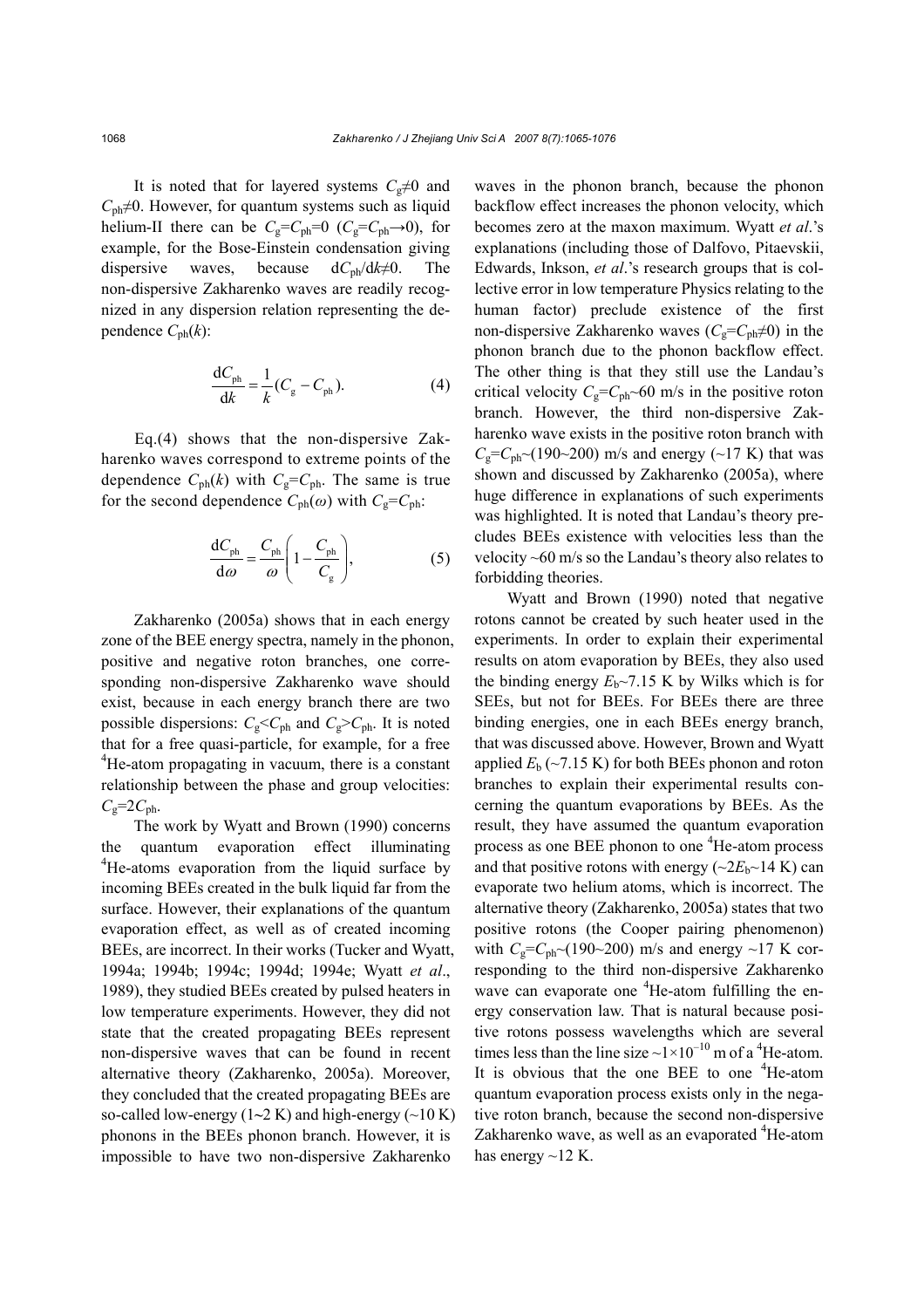Liquid helium-II is also treated as a neutron liquid due to the presence of the roton minimum, because the roton mass is close to the mass of a free neutron, as well as to the mass of a proton-electron pair. It is noted that the Landau's superfluidity theory is a macroscopic theory, with which Landau has shown difference between the first sound (density oscillations) and the second sound (pure temperature waves) using many simplification in his macroscopic theory. Therefore, the evaluated velocities for the first, second and fourth sounds are  $u_1 = (dP/d\rho)^{1/2} \sim 250$ m/s with *P* and  $\rho$  being pressure and density at constant entropy, respectively,  $u_2=u_1/3^{1/3}$ and  $u_4 = u_1(\rho_s/\rho)^{1/2}$  with  $\rho_s$  being the superfluid component of the density  $\rho$ . It is noted that this gives  $u_4 = u_1$  at low temperature with  $\rho_s = \rho$ . However, it is thought that there is hybridization in each BEEs energy branch on a microscopic level. This is so because neutrons and proton-electron pairs of condensed <sup>4</sup>He-atoms in the liquid can be coupled with the ones of neighbour atoms. It is thought that coupling among particles within each four-particle system (two neutrons and two proton-electron pairs, which show a free <sup>4</sup>He-atom dispersion law as soon as they propagate in vacuum) is much stronger than that between (among) neutrons or/and proton-electron pairs of adjacent four-particle systems (FPS). Therefore, such condensed state can result in complex motions, such as wave motion of an FPS as a whole, as well as wave motion of each particle of the FPS. Indeed, such complex motions are very small and can result in rotations and/or oscillations of FPSs showing their own hybridized motions in each BEEs energy branch. It is thought that as soon as a quasi-particle (neutron or/and proton-electron pair) in an FPS receives an additional impulse from a quasi-particle of a neighbour FPS, whose local temperature, as well as local density, will be changed until it is passed further. This manifests existence of thermal excitations. It is well-known in high-energy Physics that very large energy (therefore, temperature) is required in order to find out about oscillation types in smaller quasi-particles consisting of larger quasi-particle (for example, atom→neutron→quark). Such representation of the BEEs nature is close to Glyde and Griffin (1990)'s treatment of the BEEs energy spectra with hybridizations occurring in each BEEs branch. Also, huge difference in explanation of experimental data

concerning the quantum condensation process between the work by Brown and Wyatt (2003) and recent alternative theory (Zakharenko, 2005a) will be reported in the future. It is noted that Brown and Wyatt (2003) found that positive rotons are created by helium atomic beams but negative rotons cannot be created by the beams, while negative rotons (the second non-dispersive Zakharenko waves) should be first created.

From this viewpoint, it is possible to state that the high-energy phonons are phonons with energy *E* greater than the energy  $E_{Z1}$  of the first non-dispersive Zakharenko wave (Zakharenko, 2005a)  $[E>E_{Z1} = 6.17]$ K, according to (Stirling, 1983; 1985), and even  $E_{Z1}$ ~7 K according to (Brown and Wyatt, 2003) that can depend on the liquid temperature]. Now it is possible to classify the BEEs in liquid helium-II, according to the recent theory (Zakharenko, 2005a):

The phonon branch (the so-called first sound) consists of: (1) the low-energy phonons with energies  $E \le E_{Z1}$  –6.17 K, which possess dispersion  $C_e$  >  $C_{ph}$ ; (2) the high-energy phonons with energies  $E>E_{Z1}$ ~6.17 K, which possess dispersion  $C_g \leq C_{ph}$ ; (3) the first non-dispersive Zakharenko wave  $(C_g = C_{ph} \neq 0)$  with energy  $E_{Z1}$ ~6.17 K.

The negative roton branch (the so-called second sound) consists of: (1) the low-energy  $R^-$ -rotons with energies  $E \le E_{Z2}$  I2 K, which possess dispersion  $C_{\rm g}$ > $C_{\rm ph}$ ; (2) the high-energy R<sup>-</sup>-rotons with energies  $E>E_{Z2}$ ~12 K, which possess dispersion  $C_g$ < $C_{ph}$ ; (3) the second non-dispersive Zakharenko wave  $(C_e=C_{\text{ph}}\neq 0)$  with energy  $E_{Z2}$  2 K.

The positive roton branch (the so-called fourth sound) consists of: (1) the low-energy  $R^+$ -rotons with energies  $E \le E_{Z3} \sim 17$  K, which possess dispersion  $C_{\rm g}$ > $C_{\rm ph}$ ; (2) the high-energy R<sup>+</sup>-rotons with energies  $E>E_{Z3}$ ~17 K, which possess dispersion  $C_g$ < $C_{ph}$ ; (3) the third non-dispersive Zakharenko wave  $(C_g = C_{ph} \neq 0)$ with energy  $E_{Z3}$ ~17 K.

Therefore, this experimental paper uses the recent alternative theory (Zakharenko, 2005a) for explanation of obtained experimental data, but not any forbidding theories discussed above. It is thought that nature forbids nothing in this case, and there is the so-called human factor to explain observed experimental results. The recent theory (Zakharenko, 2005a) is based on propagation of the corresponding non-dispersive Zakharenko waves in each energy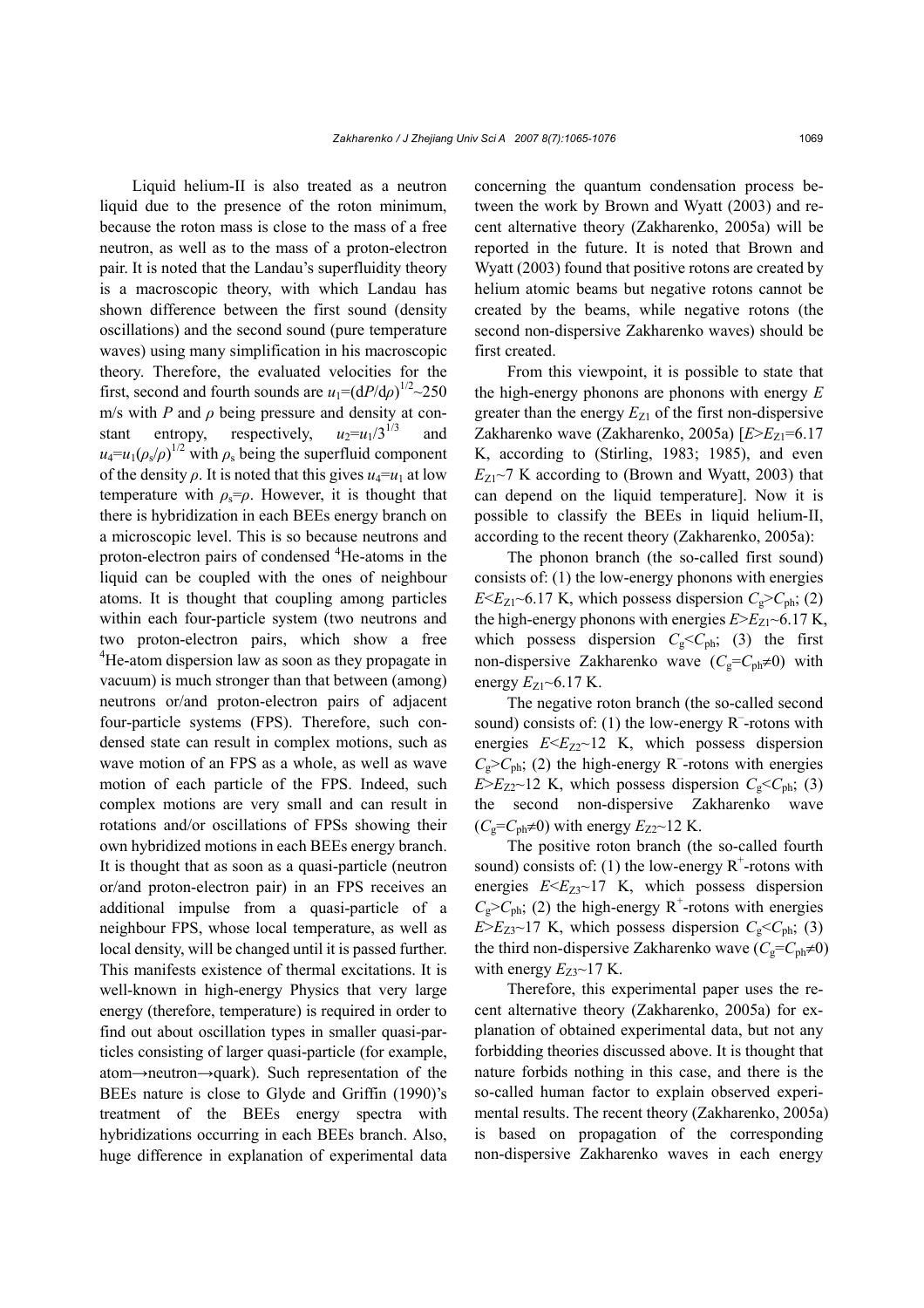branch, which can bring energy of the BEEs created in the bulk liquid far from the liquid surface up to the vacuum-liquid interface, while the other dispersive waves spread their energy in the bulk liquid.

#### EXPERIMENTAL CONFIGURATION

In this low-temperature experiment done at temperatures below 100 mK of isotopically pure liquid helium-II, the Au-thin-film heater, which can excite the BEEs, is located in the liquid as shown in Fig.1. A small experimental cell (line sizes  $\sim$ 100 mm) with liquid helium was successively cooled down to the temperatures below 100 mK by well-known dilution refrigerator techniques (Betts, 1989; Lounasmaa, 1974). There are three detectors representing thin films of superconducting zinc on a glass substrate, two of which (the bolometers  $B_1$  and  $B_2$ ) are situated above the liquid-vacuum interface. The bolometers  $B_1$ and  $B_2$  are thus situated in order to detect  ${}^{4}$ He-atoms evaporated by the BEEs, which can reach the liquid surface. The third bolometer  $B_3$  is positioned in the liquid and detects the BEEs reflected from the surface back into the bulk liquid. The bolometers  $B_1$  and  $B_3$ , as well as the heater *H*, are situated at the same angle  $10^{\circ}$  to the liquid surface normal (Fig.1), while the bolometer  $B_2$  is positioned at angle  $\sim$ 35° to the surface normal. It is necessary to note that both the bolometers  $B_1$  and  $B_2$  in vacuum, as well as the bolometer  $B_3$ in the liquid, are situated at the same distance  $\sim$ 7 mm from the point *O* of the incoming BEEs created by the heater *H* in the liquid as shown in Fig.1. The distance between the heater *H* and the point *O* at the vacuum-liquid interface is about 15 mm. Both the bolometers and the heater used in this experiment have the same work area  $\sim$ 1 mm<sup>2</sup> for BEEs detection and excitation, respectively. Details on collimators in Fig.1 used in this work in order to improve such low temperature experiments, can be found in (Williams *et al*., 2002). The collimators represent apertures with diameter ~1 mm and are for bolometer protection from additional signals which can reflect from many places due to the small experimental cell used in such experiments, in which suitable liquid helium-II energies below 100 mK can be reached. Created BEEs are travelling in the liquid for distance  $\sim$  5 mm up to the first collimator and ~4 mm between the first and

second collimators as shown in Fig.3c in (Williams *et al*., 2002).

The BEEs created by the heater *H* are travelling in the liquid up to the point  $O$  at the interface, where some BEEs can evaporate <sup>4</sup>He-atoms travelling already in vacuum up to the bolometers  $B_1$  and  $B_2$ , and some BEEs can reflect from the interface back into the liquid towards the bolometer  $B_3$ . A fraction of the BEEs can also take part in interactions between the BEEs and SEEs (ripplons) at the interface that will be discussed below. The ripplon detection evidence (probably, indirectly) created by a pulsed heater in the bulk liquid helium-II and detected by a bolometer situated at the vacuum-liquid interface will be reported elsewhere later.



**Fig.1 The experimental arrangement for both the** heater *H* and the bolometers  $B_1$ ,  $B_2$  and  $B_3$ 

# QUANTUM EVAPORATION AND REFLECTION OF THE BEES

Some typical detected signals from long heater pulse widths  $(5 \mu s, 10 \mu s)$  are shown in Figs. 2, 3, and 4 from the bolometers *B*1, *B*2, and *B*3, respectively. The typical signal of  ${}^{4}$ He-atom evaporation in Fig.2 has its peak at time  $\sim$ 140  $\mu$ s with the time of first arrival being  $\sim$ 120  $\mu$ s. It is noted that the BEEs time of first arrival is  $\sim$ 110  $\mu$ s, and the BEEs have gone the same distance ~22 mm (Williams *et al*., 2002) which corresponds to the distances  $\sim$ 15 mm travelled by BEEs in the liquid plus  $\sim$ 7 mm distance gone by <sup>4</sup>He-atomic beams in vacuum shown in Fig.1. The evaporation signal shown in Fig.2 has quite a long decay tail extending up to 250 µs. It is very interesting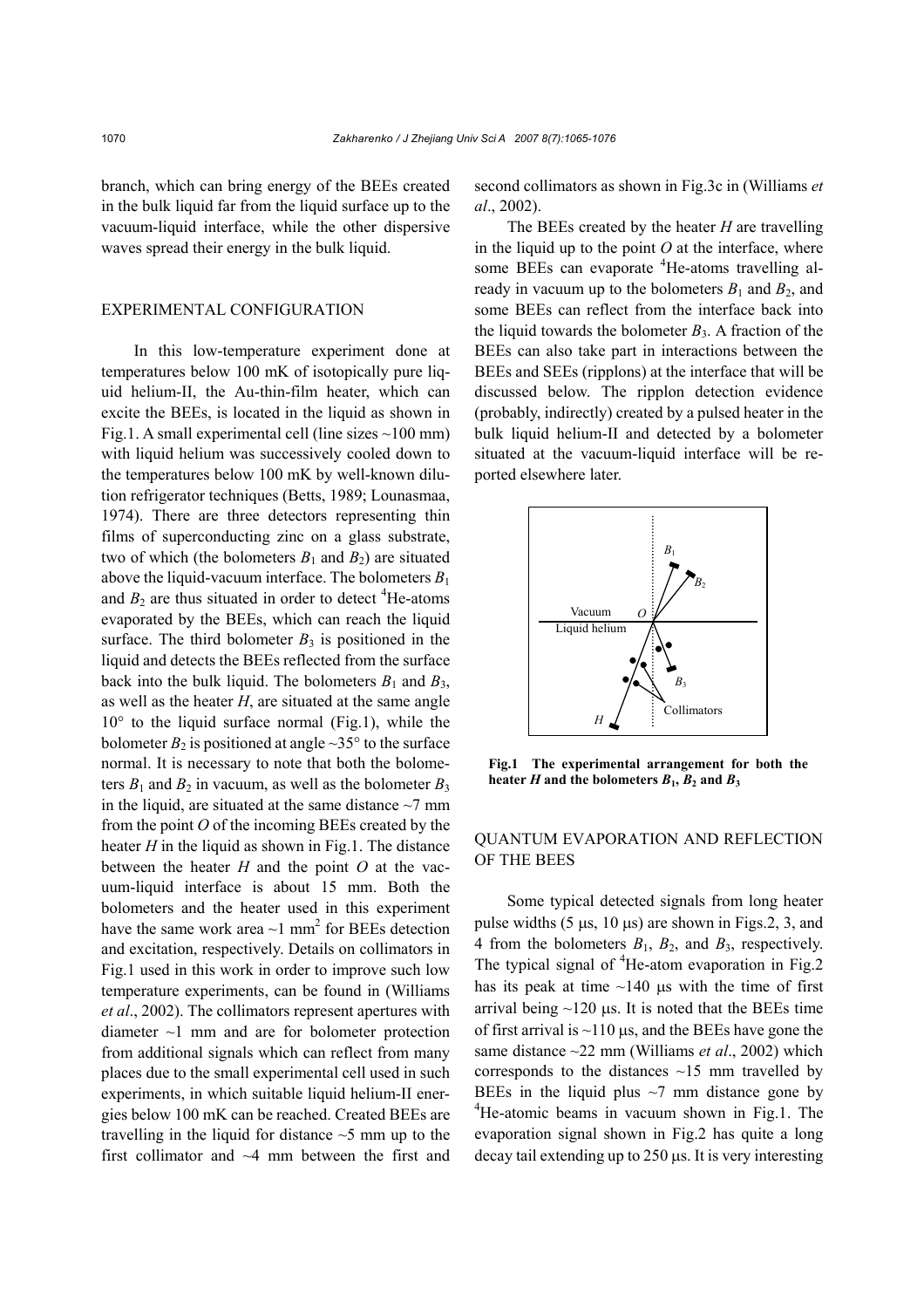that the beginning fraction of the signal between the first arrival time and the peak has an inflexion point of about  $-0.9$  mV (shown by symbol 2). This suggests that there are two different clouds of  $4$ He-atoms overlapping each other and that they are travelling with each other in vacuum from the liquid surface up to the bolometer  $B_1$ . Therefore, the inflexion point shows the first arrival time of the second cloud of the helium atoms. It can mean that the cloud of the slower helium atoms with the first arrival time at the inflexion point could correspond to the atom evaporation by BEEs participating in some complex processes at the interface that results in appearance of suitable energies, which are equal to the binding energy  $E_b \sim 7.15$  K (Wilks, 1967).



**Fig.2** The typical signal detected by the bolometer  $B_1$ **with the heater power attenuation –23 dB and the heater pulse width 5** µ**s** 

The first  ${}^{4}$ He-atomic cloud with quicker <sup>4</sup>He-atoms could correspond to the atom evaporation by the  $R^+$ -rotons with suitable energy  $E \sim 17$  K, according to (Zakharenko, 2005a). The first arrival time from the bolometer  $B_2$  is ~110 us, because the helium atoms can travel a shorter distance through vacuum from the liquid surface up to the bolometer  $B_2$ . A typical signal from the bolometer  $B_2$  is shown in Fig.3. The distance between the point *O* and the bolometer  $B_2$  is  $\sim$ 7 mm. It is thought in this work that the signal in Fig.3 is due to the atoms evaporated by the  $R^+$ -rotons with energies  $E \sim 17$  K corresponding to the energy of the third non-dispersive Zakharenko wave. In addition, the "heterodyne signal" in Fig.2 is due to the evaporation by both the  $R^+$ -rotons and the phonons because there are two clouds of the helium atoms. On the other hand, the evaporated signal shown

in Fig.3 corresponds to the atom evaporation only by the suitable positive rotons  $(E~17 K)$ . It is thought that it is necessary to improve quantum evaporation experiments by increasing the distance gone in both the liquid and vacuum.



**Fig.3** The atomic signal detected by the bolometer  $B_2$ **with the heater power attenuation –20 dB and the heater pulse width 10** µ**s**

There are two reflected signals from the liquid surface shown in Fig.4. To observe two reflected signals was very surprising. The BEEs injected by the heater in the liquid with pulse length 10  $\mu$ s and power attenuation −23 dB reach the liquid-vacuum interface and reflect back into the bulk liquid. The reflected signals are detected by the bolometer  $B_3$  situated in the liquid. Both the heater and the bolometer  $B_3$  are situated at the same angle 10° to the surface normal. The distance between the point *O* and the bolometer  $B_3$  is  $\sim$ 7 mm. The first large sharp peak of the reflected signal shown by symbol 1 in Fig.4 can correspond to the first type of the BEEs (phonons, namely the first non-dispersive Zakharenko wave) with the velocity  $C_{ph} = C_g \sim 250$  m/s (Zakharenko, 2005a), but not low-energy phonons with energies *E*~(1~2) K (Tucker and Wyatt, 1994a; 1994b; 1994c; 1994d; 1994e; Wyatt *et al*., 1989). The low-energy phonons with dispersion  $C_g > C_{ph}$  and energies  $E \le E_{Z1}$ do not evaporate helium atoms from the liquid surface, because their energy is unequal to the binding energy  $E<sub>b</sub>$ ~7.15 K (Wilks, 1967). It is assumed that the binding energy  $E<sub>b</sub>$  corresponds to the crossing point between the SEEs phase velocity and the straight-line dependence of the phase velocity of a free <sup>4</sup>He-atom. It is thought that the binding energy  $E<sub>b</sub>$  represents the minimum energy for the quantum evaporation process by SEEs, while there are also three binding ener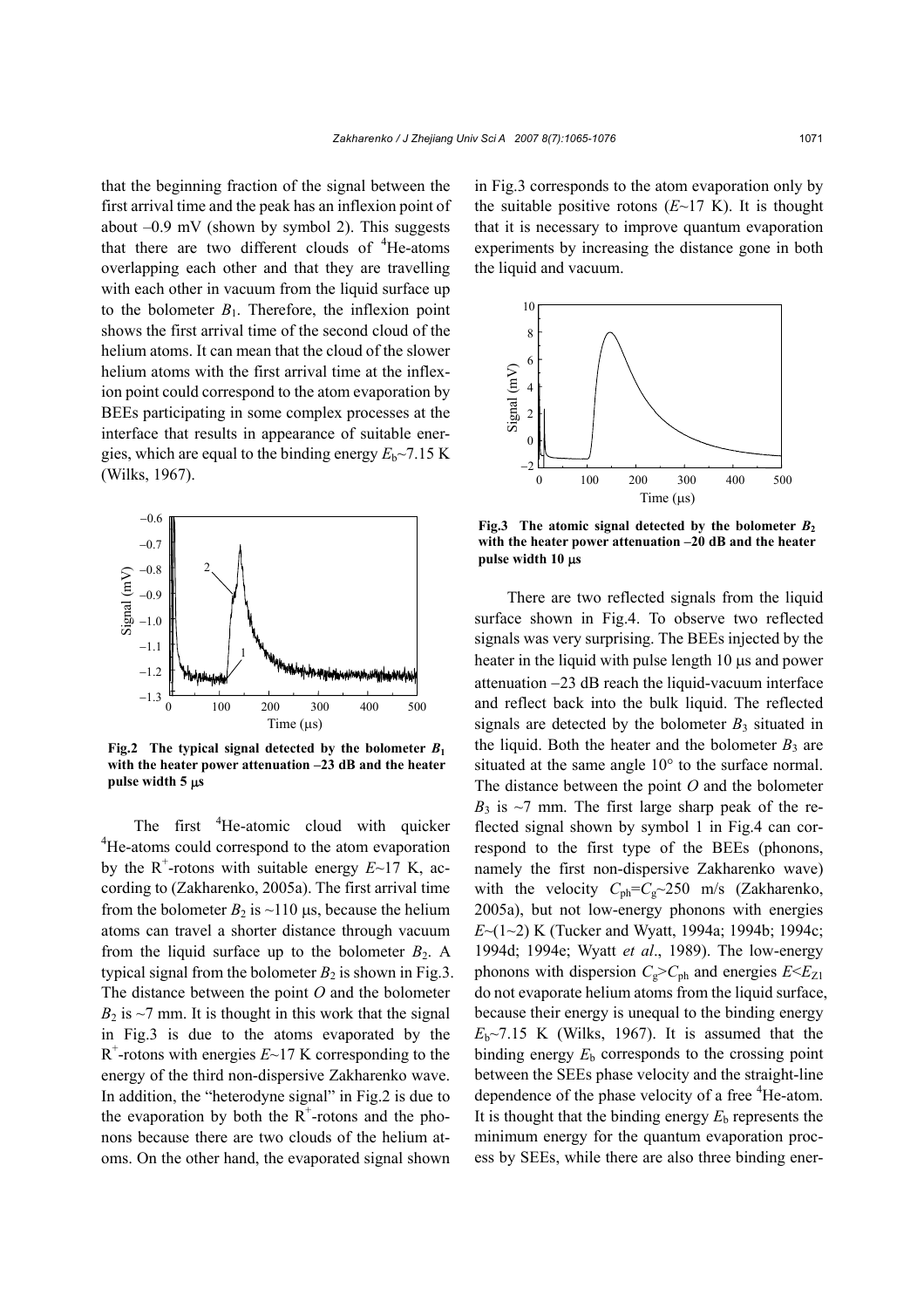gies, one in each BEEs energy branch for the evaporation by BEEs. Hence, it is assumed that only phonons with energy  $E \sim E_b$ , and possessing dispersion  $C_{\rm g}$ < $C_{\rm ph}$ , can evaporate the helium atoms. This is possible due to the fact that the non-dispersive Zakharenko waves (phonons) with energy  $E_{Z1}$ ~6.17 K (which is close to the binding energy  $E_b \sim 7.15$  K (Wilks, 1967)), can bring their energy to the liquid surface, where phonons can interact with ripplons, as well as with already reflected BEEs for long heater pulses resulting in possible energy increase. Indeed, the BEEs can interact with the ripplon gas that is localised at the liquid surface and can be experimentally observed. Therefore, the original incoming BEE signal can be changed at the liquid surface due to the interactions. This means, that at the liquid surface, there are several events with an initial phonon signal: a large fraction of the phonons with  $E \neq E_b$  is reflected back to the bulk liquid; a fraction of the phonons reaching  $E=E<sub>b</sub>$  at the surface due to interactions with both reflected BEEs and SEEs can evaporate the helium atoms up to the vacuum.



**Fig.4 The generated by the heater** *H* **and detected by the bolometer** *B***3 reflected signals from the liquid surface for the heater pulse width 10 µs and the heater power attenuation –23 dB. Here the sharp mean phonon peak is labeled by symbol 1. Symbol 2 shows the second weak signal** 

The second peak in Fig.4 indicated by the symbol 2 could also correspond to the other type of the BEEs (positive rotons), a small fraction of which could be reflected from the liquid surface back into the bulk liquid (that must be verified in the next experiments). Note that the presence of this peak gives an additional surprise. That can mean that a very small fraction of this BEEs type can be reflected from the liquid surface. However, it is also possible to suggest that it corresponds to some noisy reflected signal. The other suggestion is that the reflected fraction of the second weak signal will be increased relative to the first big signal, when the BEEs will travel for greater/smaller distances from the heater up to the liquid surface and back into the bulk liquid. It could be so because the reflection of the BEEs from the liquid surface was not widely studied in this direction. It is also noted that Wyatt *et al*. have never shown reflected BEEs signals together with atomic signals evaporated by the BEEs. Furthermore, there are no detailed experimental data for studying reflections from different solid surfaces.

#### EXPERIMENTAL RESULTS AND DISCUSSIONS

The signal amplitude depends approximately linearly on the heater pulse width that is shown in Fig.5. This is true over a wide range of heater pulse widths, from  $0.1$   $\mu$ s to  $10 \mu$ s. The gradient for increasing the amplitudes is dependent on increasing the heater pulses to about  $10^3 \mu\text{V/s}^{3/4}$ . For heater pulse lengths below 0.1 µs, there is a deviation of the measured signal amplitudes from the linear approximation. Further shortening of the heater pulses caused the measured signals to drop rapidly to zero amplitude (in the case of heater power –23 dB).



**Fig.5 The log10/log10 scale linear dependence of signals detected by the bolometer** *B***<sup>2</sup> on heater pulse length time for two different power attenuation –20 dB (rectangles) and –23 dB (triangles)** 

Fig.6 represents the dependence of both the reflected signals measured at the bolometer  $B_3$  and the measured signals at the bolometer  $B_1$  for helium atom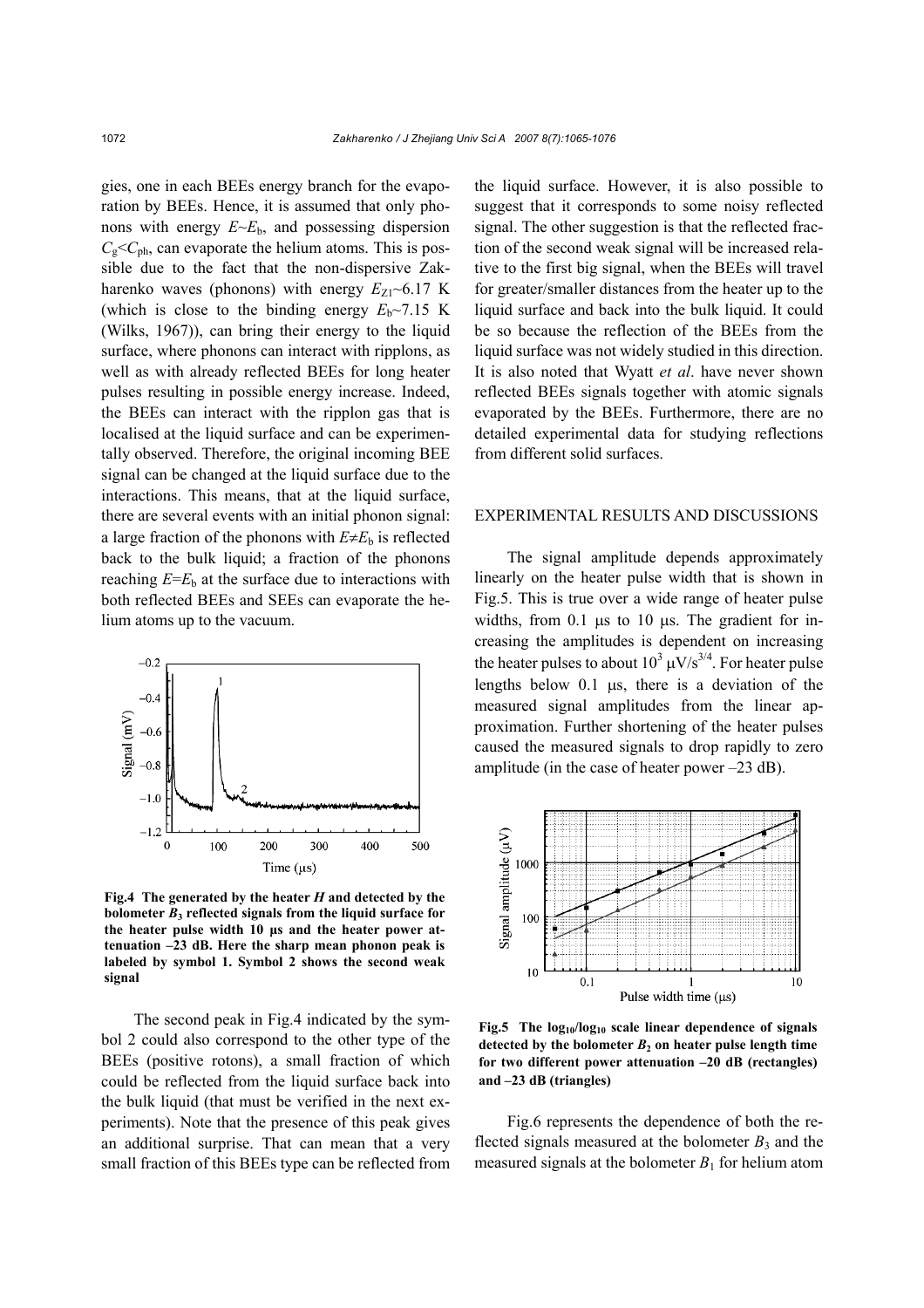evaporation on the heater pulse width in the range 0.05  $\mu$ s to 10  $\mu$ s. The heater power attenuation of -23 dB was constant corresponding to 200 times attenuation of an original heater pulse. Linear behaviour occurs for the measurements of signal amplitudes at the bolometer  $B_3$ , which detects reflection from the free liquid surface. The gradient of the amplitude decreases with the heater pulse length at a rate of ~230  $\mu$ V/s<sup>3/4</sup>. It is clearly seen that the dependence is approximately linear over a wide range of heater pulses from  $0.02$  µs up to 2 µs. For longer heater pulses of between 2 µs and 10 µs, the dependence has a lower gradient. This may be already a long cloud of bulk elementary excitations injected by a heater in the liquid, in which can be angular dependence of interactions, namely decay. On the other hand, it is possible that for long pulses the tail of a long pulse incident on the free surface may interact with the earlier part that has already been reflected from the free surface. Figs.2 and 4 support this assumption of reflected signal scattering at the vacuum-liquid interface, because there are two atomic clouds travelling in vacuum (shown in Fig.2) and cut-like reflected signal (shown in Fig.4). This may be the determination of "long pulse width" for a pulsed heater. If it is true, there should be a significant dependence of heater long pulses on the angle of incidence of a long pulse to the surface normal. In this case the angle of incidence is 10°.

The dependence of the bolometer  $B_1$  measured signal amplitudes on the bulk elementary excitations to evaporation of the helium atoms on the heater pulse width is more complicated than the case of reflected



**Fig.6 The log10/log10 scale dependence of signals detected** by the bolometer  $B_1$  (circles) and by the bolometer  $B_3$ **(rectangles) on the heater pulse width time** 

signals detected by the bolometer  $B_3$  shown in Fig.6. However, there is similar behaviour in both cases of long heater pulses in the range 0.2 µs to 10 µs. The heater pulse width time 2  $\mu$ s is the threshold one for the onset of non-linearity for the signals from the bolometer  $B_1$  and bolometer  $B_3$ . Below 2  $\mu$ s signals from the bolometers  $B_1$  and  $B_3$  are proportional to pulse width. However, the linear region of the measured signals from the bolometer  $B_1$  is due to the inflexion point about heater pulse 0.7 µs. For shorter pulses less than 0.2 µs, a dramatic drop occurs. The straight-line region of the measured signals from the bolometer  $B_1$  shown in Fig.6 represents the best working range of the heater, in order to obtain a dependence of BEE creation on the heater pulses.

The power-law dependence of measured signals on the heater power is shown in Fig.7. The decreasing signal amplitude corresponds to attenuation of the heater pulses from  $-23$  dB down to  $-41$  dB. This rapid change of the signal amplitude occurs for the signals from both the bolometers  $B_1$  and  $B_2$  which were shown by two parallel black lines. Note that both the bolometers  $B_1$  and  $B_2$  are situated above the free liquid surface, in order to detect evaporated helium atoms, but the bolometer  $B_3$  was positioned in the liquid, in order to detect reflected bulk elementary excitations. Also, shown in Fig.7 is the result for the measured signal amplitude from the bolometer  $B_3$  showing smaller power-law dependence. Indeed, the slope of this linear dependence for the reflected signal amplitude is essentially less than that for the signals of atom evaporation that are shown in Fig.7 by the grey straight line.



**Fig.7 The power-law dependence of signal amplitude**  detected by the bolometers  $B_1$  (rectangles),  $B_2$  (circles), **and** *B***3 (triangles) on the power attenuation**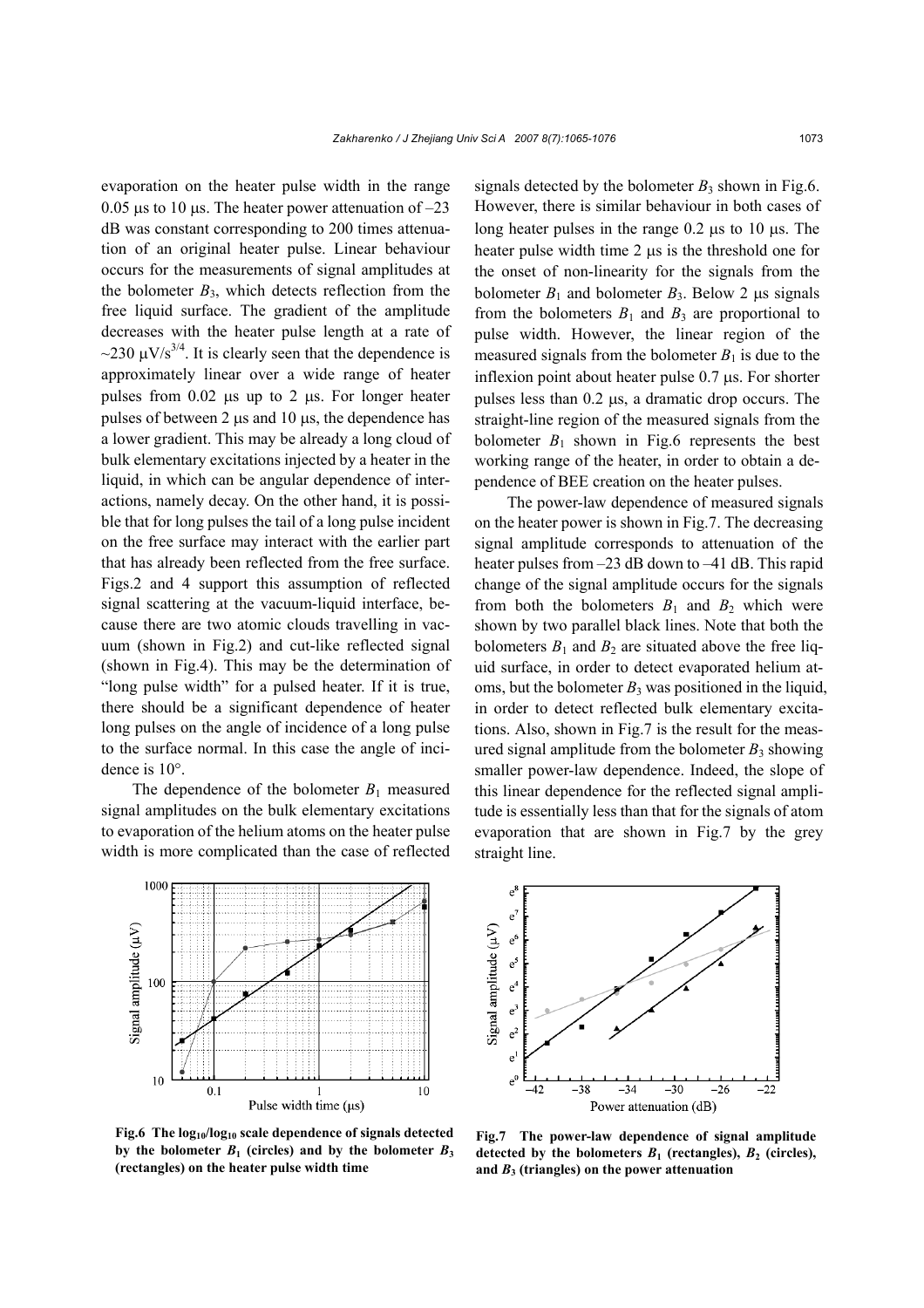Comparing with previous dependencies of the measured signals on the heater pulse width and the heater power, there is a more complicated dependence of the measured signals when the pulse energy of the heater was kept constant by simultaneously changing both the heater power and the heater pulse width time. The results of these measurements are shown in Table 1. The first two columns list variation data of the heater pulse width from 10  $\mu$ s down to 0.02  $\mu$ s and the heater power attenuation from  $-30$  dB to  $-3$  dB, respectively. The measured signals at the bolometer  $B_3$ (signals were reflected from the free liquid surface back to the bulk liquid helium) have a clear single maximum at the heater pulse width 0.5  $\mu$ s and the heater power attenuation of –16 dB. However, for the measured signals from the bolometer  $B_2$  (evaporation of the helium atoms) there are both maximum at 1 µs  $& 20$  dB and minimum at 0.2 us  $& 13$  dB with rapid increasing in signal amplitude down to pulses of  $0.2 \,\mu s \& -13 \,\text{dB}$ , while for the measured signals from the bolometer  $B_1$  (helium atom evaporation, too) there are two equivalent maximal values both at  $0.5 \text{ }\mu\text{s}$ –16 dB and at 0.2  $\mu$ s & –13 dB with a slight decrease of the maximal value down to pulses of 0.02  $\mu$ s & -3 dB. The maximum signal from the bolometer  $B_3$  is less then half of the one from the bolometer  $B_1$ . The behaviour of the measured signals from the bolometer  $B_2$  is more complicated than the one from the bolometers  $B_1$  and  $B_3$ . There is a general increase of the signal amplitude from the bolometer  $B_2$  (Table 1), from its lowest value at 10  $\mu$ s & -30 dB to the highest value at 0.02  $\mu$ s & -3 dB. However, there is a local maximum at 1  $\mu$ s & -20 dB and a local minimum at

**Table 1 The signal features measured by the bolometers**  $B_1$ ,  $B_2$ , and  $B_3$  for the constant heater pulse-energy ( $\mu s$ **and dB)** 

| Pulse<br>width<br>$(\mu s)$ | Power<br>attenuation<br>(dB) | $(\mu V)$ | $B_1$ -signals $B_2$ -signals $B_3$ -signals<br>$(\mu V)$ | $(\mu V)$ | Ratio<br>$A(B_2)/A(B_1)$ |
|-----------------------------|------------------------------|-----------|-----------------------------------------------------------|-----------|--------------------------|
| 10                          | $-30$                        | 30        | 360                                                       | 126       | 12.00                    |
| 5                           | $-26$                        | 80        | 708                                                       | 235       | 8.85                     |
| $\overline{2}$              | $-23$                        | 322       | 800                                                       | 400       | 2.48                     |
| 1                           | $-20$                        | 970       | 970                                                       | 659       | 1.00                     |
| 0.5                         | $-16$                        | 1800      | 665                                                       | 842       | 0.37                     |
| 0.2                         | $-13$                        | 1810      | 598                                                       | 553       | 0.33                     |
| 0.1                         | $-10$                        | 1770      | 740                                                       | 500       | 0.42                     |
| 0.05                        | $-6$                         | 1750      | 1330                                                      | 400       | 0.76                     |
| 0.02                        | $-3$                         | 1650      | 2000                                                      | 320       | 1.21                     |

0.2  $\mu$ s & –13 dB. This is well-correlated with the data from the bolometer  $B_1$ , from which there is the maximal value at the heater pulse power 0.2  $\mu$ s & -13 dB (Table 1).

Fig.8 compares signals obtained from the bolometers  $B_1$  and  $B_2$  for heater pulses 0.05  $\mu$ s to 10  $\mu$ s at heater power –23 dB. The ratio of signals has a clear minimum at the heater pulse power  $0.13 \text{ }\mu\text{s}$ –23 dB. The value of the minimum ratio of the measured amplitudes is  $A(B_2)/A(B_1)$ ~0.3. This value agrees with the minimum value of ratios found during the constant heater power runs. Thus, at the constant energy pulse 0.1  $\mu$ s & -13 dB there is a minimum value of ratios  $A(B_2)/A(B_1)$  in the last column of Table 1 that increases for both the shorter and the longer heater pulses, when pulse energy is kept constant. That gives the boundary between short and long heater pulses, which indicates the start of additional energy incoming to the bolometer  $B_1$  for the long heater pulses.



**Fig.8 The dependence of the signal amplitudes' ratio on the heater pulse width time at the constant attenuation –23 dB in the heater power** 

#### **CONCLUSION**

For long heater pulses, two clouds of the helium atoms evaporating from the liquid surface were observed in the quantum evaporation process shown in Fig.2. The reflected signal in Fig.4 leads to the conclusion that the first atomic cloud, consisting of very quick helium atoms shown in Fig.2 by symbol 1, was evaporated by the positive rotons with suitable energies ~17 K, while the second atomic cloud of slower helium atoms, shown in Fig.2 by symbol 2, was evaporated through a complex process in which there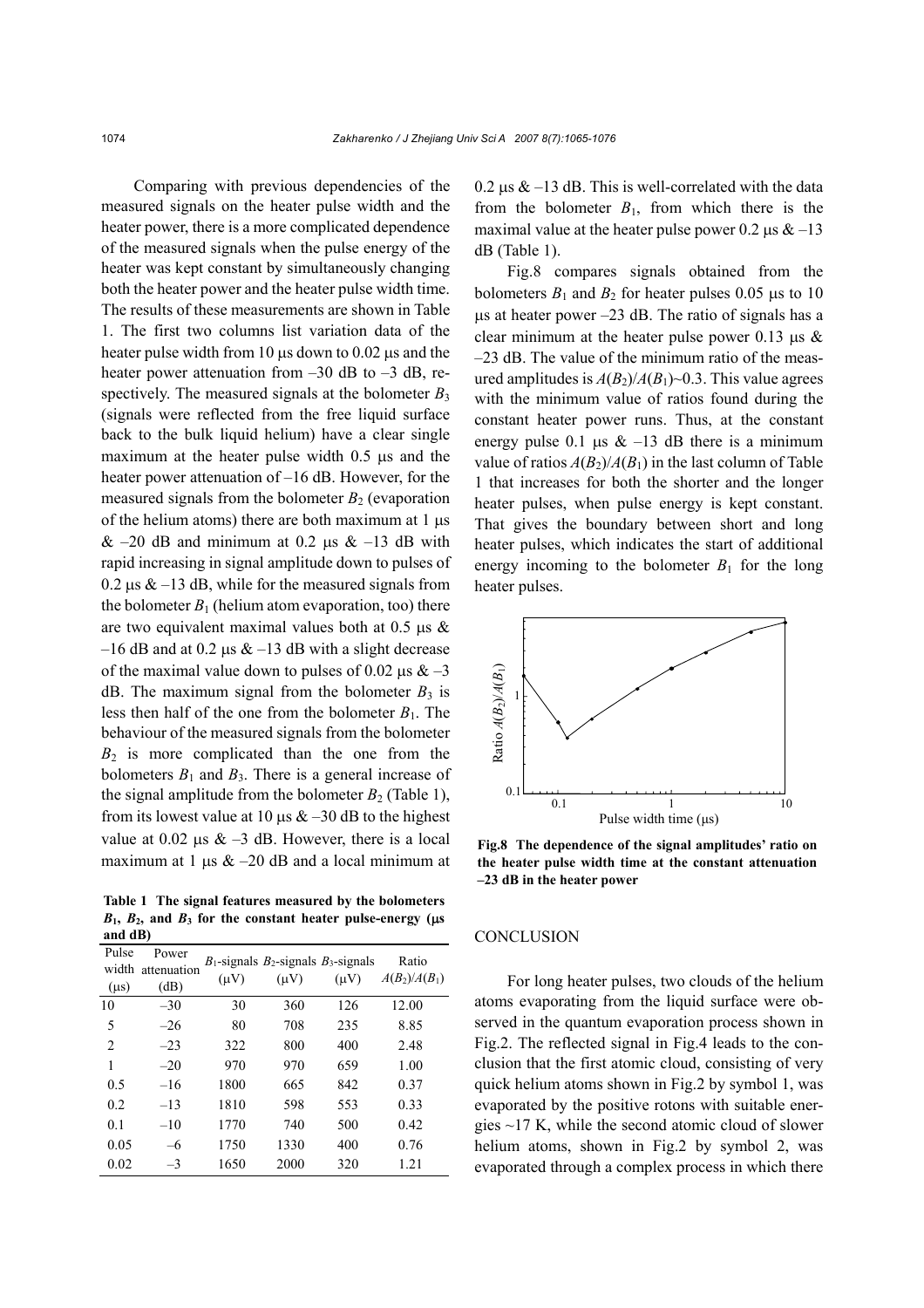are interactions of incoming phonons of energy  $~6.17$ K with reflected phonons and ripplons resulting in energy apparently related to the binding energy  $E<sub>b</sub>$   $\sim$  7.15 K. In addition, it is possible that amplitudes of the heater long pulses for excited BEEs are greater than those excited by heater short pulses. Therefore, dispersive BEEs of the heater long pulses can travel for longer distances, because BEEs damping time could depend on initial amplitude of excited dispersive BEEs. Additional experimental results concerning BEEs creation and propagation in the bulk liquid helium-II at low temperatures can be found in (Zakharenko, 2007), in which the Cooper pairing phenomenon is also shown.

The experimental results discussed in this work, concerning investigations of heater long pulses, must be more widely studied in the future, using wide verifications in both distances gone by excited BEEs in the liquid (as well as by helium atoms in vacuum) and heater long pulses. Moreover, for the future the distances should be as long as possible in order to improve experimental results, because created helium atoms are very quick ( $\sim$ 380 to 400 m/s), according to (Zakharenko, 2005a). The presence of the second cloud of the helium atoms, which was detected only at the bolometer  $B_1$ , but not at the bolometer  $B_2$  in Fig.1, showed the possibility to detect the atoms at angles of the bolometer  $B_1$  less than 10 $\degree$  to the surface normal. Also, in this report of the experimental results, many factors have been shown to affect the BEEs created by pulsed heaters. It has been shown that it is possible to optimise the operating conditions of the heaters to suit various circumstances. The possibility to know in advance where the heaters have linear regimes of work is useful. Indeed, there are threshold heater pulse width times and inflexion points originating a linear fraction of the dependence and linear behaviour around, respectively. It can be useful to carry out the investigations widely for particular cases, in order to completely understand the features of heaters in low temperature experiments, and to try to obtain a heater parameter of possible influence on generated BEEs.

### ACKNOWLEDGEMENTS

It is a pleasure to acknowledge support for this work from EPSRC, with which it was possible for the author during 2000~2001 academic year to study low temperature Physics at Exeter University, England. Also, it is a pleasure to thank Dr. S. Roshko and Dr. M.A.H. Tucker for their help in preparing the experiment. I also thank Dr. C.D.H. Williams and Prof. A.F.G. Wyatt for their care and Prof. I.N. Adamenko and Dr. A. Usher for useful notes.

#### **References**

- Betts, D.S., 1989. An Introduction to Millikelvin Technology. Cambridge University Press, England.
- Brown, M.G., 1990. The Boundary Conditions for Quantum Evaporation in Liquid <sup>4</sup>He. Ph.D Thesis, University of Exeter, England, UK.
- Brown, M., Wyatt, A.F.G., 2003. Quantum condensation of liquid <sup>4</sup> He. *Journal of Physics: Condensed Matter*, **15**(27):4717-4738. [doi:10.1088/0953-8984/15/27/306]
- Dalfovo, F., Fracchetti, A., Lastri, A., Pitaevskii, L., Stringari, S., 1995a. Rotons and quantum evaporation from superfluid <sup>4</sup> He. *Physical Review Letters*, **75**(13):2510-2513. [doi:10.1103/PhysRevLett.75.2510]
- Dalfovo, F., Lastri, A., Pricaupenko, L., Stringari, S., Treiner, J., 1995b. Structural and dynamic properties of superfluid helium: A density-functional approach. *Physical Review B*, **52**(2):1193-1209. [doi:10.1103/PhysRevB.52.1193]
- Forbes, A.C., Wyatt, A.F.G., 1990. A direct comparison of the scattering of phonons and rotons from rotons in superfluid 4 He. *Physica B: Condensed Matter*, **165-166**(1):497-498. [doi:10.1016/S0921-4526(90)81098-9]
- Glyde, H.R., Griffin, A., 1990. Zero sound and atomic-like excitations: The nature of phonons and rotons in liquid 4 He. *Physical Review Letters*, **65**(12):1454-1457. [doi:10.1103/PhysRevLett.65.1454]
- Landau, L.D., 1941. The theory of superfluidity of helium-II. *Journal of Physics (Moscow)*, **5**(1):71-90.
- Lardat, C., Maerfeld, C., Tournois, P., 1971. Theory and performance of acoustical dispersive surface wave delay lines. *Proceedings of the IEEE*, **59**(3):355-368.
- Lounasmaa, O.V., 1974. Experimental Principles and Methods Below 1 K. Academic Press, England.
- Stirling, W.G., 1983. Precision Measurement of the Phonon Dispersion Relation in Superfluid <sup>4</sup>He. Proceedings of the 75th Jubilee Conference on <sup>4</sup>He, World Scientific, Singapore, p.109 and Private Communication.
- Stirling, W.G., 1985. New High-resolution Neutron Scattering Investigations of Excitations in Liquid Helium-4. Proceedings of the 2nd International Conference on Phonon Physics, Budapest, Hungary, p.829-832.
- Tucker, M.A.H., Wyatt, A.F.G., 1990. Time of flight of phonon-atom quantum evaporation signals. *Physica B: Condensed Matter*, **165-166**(1):493-494. [doi:10.1016/ 0921-4526(90)90638-B]
- Tucker, M.A.H., Wyatt, A.F.G., 1994a. Phonons in liquid <sup>4</sup>He from a heated metal film. I. The creation of high-frequency phonons. *Journal of Physics: Condensed*